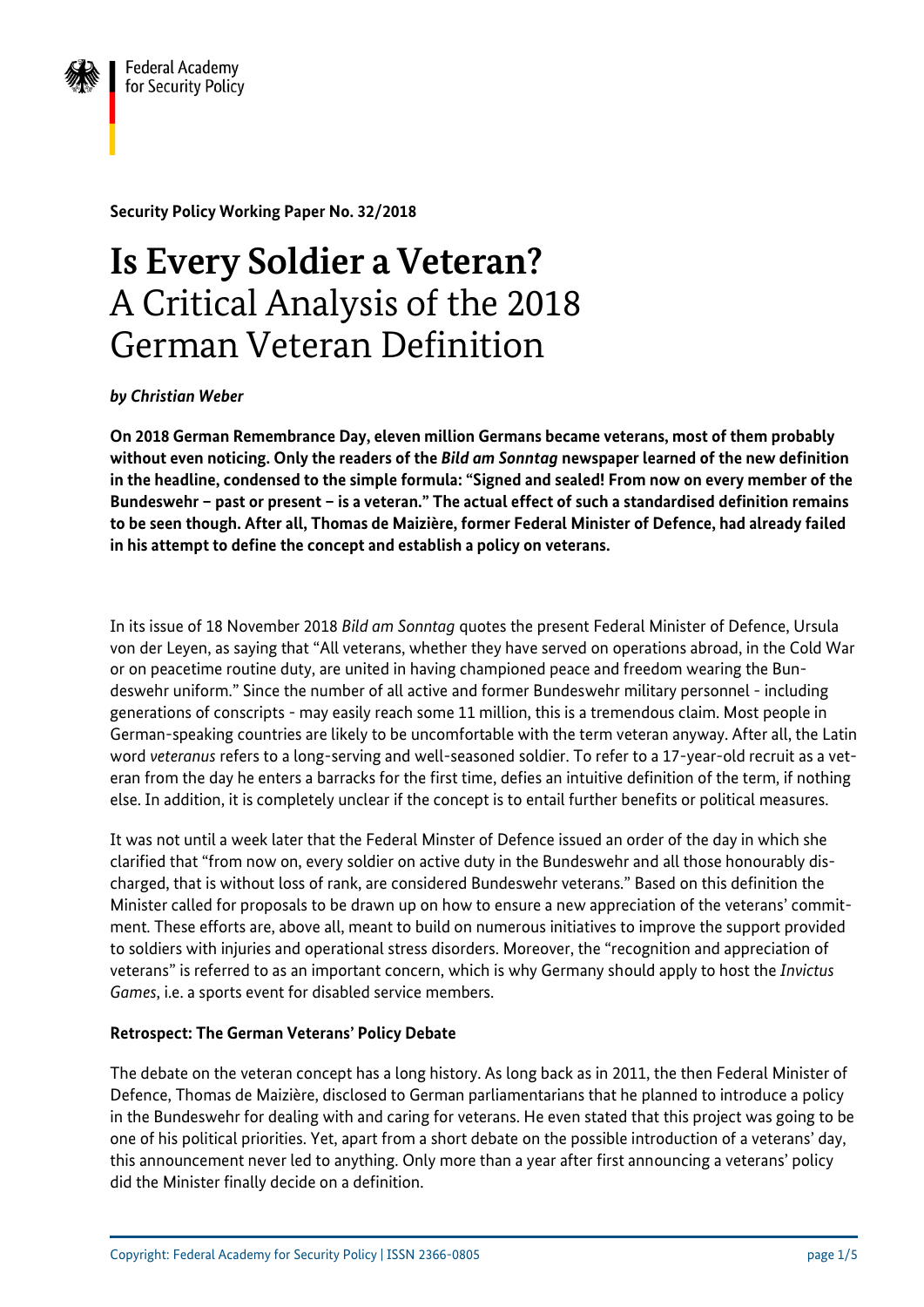In a rather low-profile approach, de Maizière announced during a ceremony in Bad Reichenhall that from now on "anyone who was honourably discharged from active service in the Bundeswehr and participated in at least one humanitarian or peace-keeping or peace-building mission is considered a veteran." This definition, too, was meant to be officially recognized. But obviously it never caught on.

Instead, the Minister drew harsh criticism from the opposition parties. Rainer Arnold, former defence spokesman of the Social Democrats' parliamentary group in the *Bundestag*, even called de Maizière's venture "conservative symbolic policy" and "a dusty remnant from the time before 1945." Politicians from the socialist *Die Linke* party warned of a further "militarisation of society." Skepticism prevailed among Green Party members, too. Nevertheless, the former parliamentary group of the Greens had an expert discussion on the question whether the concept should be extended to members of civilian emergency services. Only the former liberal coalition partner *FDP* supported de Maizière's veterans' policy initiative from the very beginning and published its own suggestions which, however, could not be pursued further when the *FDP* had to withdraw from Parliament after the 2013 elections.

#### **The Dilemma of a German Definition of Veteran**

The political debate reveals that the term *veteran* remains overshadowed by its history in Germany. To this day, the experience from two World Wars and the strong presence of the historical veterans' associations in the fights between hostile camps in the Weimar Republic determine the way we look at veterans. Unfortunately, people overlook the fact that, in the interwar period, certain veterans' associations such as the still existing *Reichsbanner Schwarz-Rot-Gold* played an important political and social role and were committed to the preservation of the democratic order. Regrettably, this aspect was completely ignored in the 2017 debate on traditions in the Bundeswehr.

Even more decisive for the failure of de Maizière's venture might have been the circumstance that the leading soldier associations and interest groups were unable to agree on a common veteran definition. The German Bundeswehr Association even warned that a definition might divide the troops. It held that a mission-related definition would exclude all those soldiers who served during the Cold War before Germany committed its forces to operations abroad. The Reservist Association argued in much the same way and, presumably with its own members in mind, requested that all former soldiers be recognised as veterans. Those younger veterans' associations which were only founded in the early 2010s, such as the *Bund Deutscher Einsatzveteranen* (Association of German Mission Veterans) or the *Combat Veterans*, and whose members are predominantly soldiers with operational experience or even with mission-related disabilities, requested that at least one operational deployment abroad should be the criterion to qualify for veteran status. With their commitment, these newly established veterans' associations had gained a lot of attention for the interests of disabled soldiers.

In fact, there was growing political pressure from 2011, when, mainly due to the escalation of the Afghanistan campaign and the increasing rate of combat action, with soldiers wounded or even killed, more and more Bundeswehr personnel returned from operations abroad with experiences that were in sharp contrast to the prosperous peacetime society at home. On the one hand, there was a lack of adequate care for physically or mentally disabled deployment returnees; for a long time the Bundeswehr found it difficult to deal with traumatised soldiers in particular. On the other hand, many soldiers complained that the dangers and burdens of their service on operations abroad were either unknown to most of their fellow citizens at home, or even met with open rejection.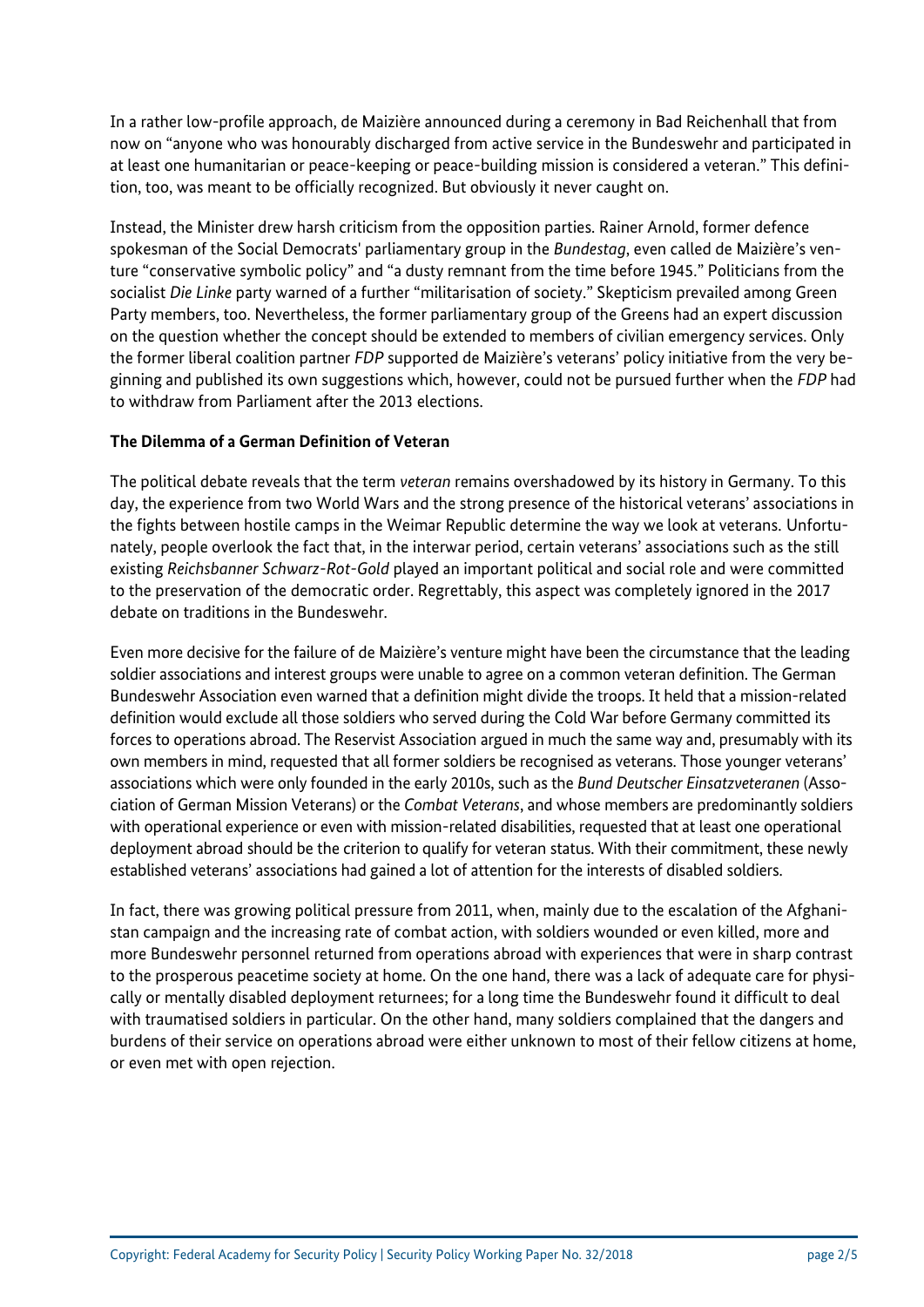This is where a gap opened up in the relationship between the Bundeswehr and society, but also within the Bundeswehr between the Cold War veterans and the generation of "mission veterans"; a gap that became even deeper when compulsory military service was suspended in 2011, and that de Maizière obviously tried to eliminate with his venture. Another aim was to prevent soldiers who had served on operations abroad from abandoning the role model of the "citizen in uniform" in the wake of that experience, and from developing a kind of warrior mentality.

Shortly before de Maizière had been on a visit to the USA and seen for himself how much effort is put into honouring veterans there. While it was not difficult to reach a political consensus in Germany on granting material support to soldiers with deployment-related disorders, and although their situation had been considerably improved by legislature in recent years, many soldiers still feel to this day that society owes them the appreciation they deserve. At the end of his term in office, there was not much left of the focus that de Maizière had announced. On the contrary, he upset many soldiers with a statement made in public that they should please stop craving for attention. Since then, the FMOD had become rather quiet about the veteran issue. Even a further internal round table with the previously named associations yielded no result.

### **What is the Point of a Veteran Concept?**

 $\overline{\phantom{a}}$ 

All the more surprising is the 360-degree definition presented in *Bild am Sonntag*, which – at a closer look – reveals to be a non-definition because it avoids any specification. It is therefore perfectly opaque what added value a definition should have that is neither clearly different from that of a soldier nor that of a reservist.<sup>1</sup> Not surprisingly, commentators took the floor soon after, calling for a kind of veterans' status for those who, before the suspension of compulsory military service, performed community service instead of joining the military, thus also rendering an undoubtedly important service to society.<sup>2</sup>

Understandably, the *Bund Deutscher Einsatzveteranen* (Association of German Mission Veterans) which had no say in the definition but was actually excluded, reacted accordingly with its criticism. The opposition, too, complained that they had not been involved. Large parts of the population, though, may well have received the announcement with a shrug. Nor did the millions of new veterans arouse much media interest. Besides the German Reservists Association, the Bundeswehr Association, in particular, heaped great praise on the new concept because, in keeping with the association's demands, it "does not exclude anyone". Whether the criterion of not excluding anyone should be in the focus of the veterans' debate is a question, however, that will require critical examination. Actually, in spite of all uniformity, every major organisational element, every service and every arm cultivates its own rituals, tradition and symbols. Eventually the medals and decorations worn by many soldiers also serve as commendation for specific performances.

Providing a new definition of "veteran" should rather aim at paying tribute to a new group of soldiers that came into being after Germany started committing troops to operations abroad, soldiers who, for many years, were somewhat clumsily referred to as "deployment returnees." As far as this group is concerned, it is by no means only about social recognition which, without any doubt, should be granted to all emergency personnel and occupational groups that are particularly committed to public welfare. The idea that turning one's attention to one group means to take it away from another is not plausible anyway because social recognition is not a limited commodity. The focus is on the particular needs of those soldiers who, having served on operations abroad,<sup>3</sup> are more affected by physical and mental health problems than those who

 $^{\rm 1}$  In Germany, a reservist is a person who performed military service in the Bundeswehr and was not dishonourably discharged (loss of rank) from the armed forces.

<sup>2</sup> See for example Krex (2018): *[Blaumann statt Flecktarn](https://www.zeit.de/entdecken/2018-11/bundeswehr-veteranen-ursula-von-der-leyen-zivildienst)* (Boilersuit Instead of camouflage suit), in: *Zeit Online* [online], rev. 10 December 2018.

<sup>&</sup>lt;sup>3</sup> Given the increasingly complex tasks of the Bundeswehr and the growing burden imposed by major exercises abroad, an adequate definition should also be agreed upon for the term *Einsatz* (deployment; mission). The German military commitment as part of NATO's *Enhanced Forward Presence* in the Baltic region, for example, is considered a "standby commitment" and the soldiers involved are awarded a service medal.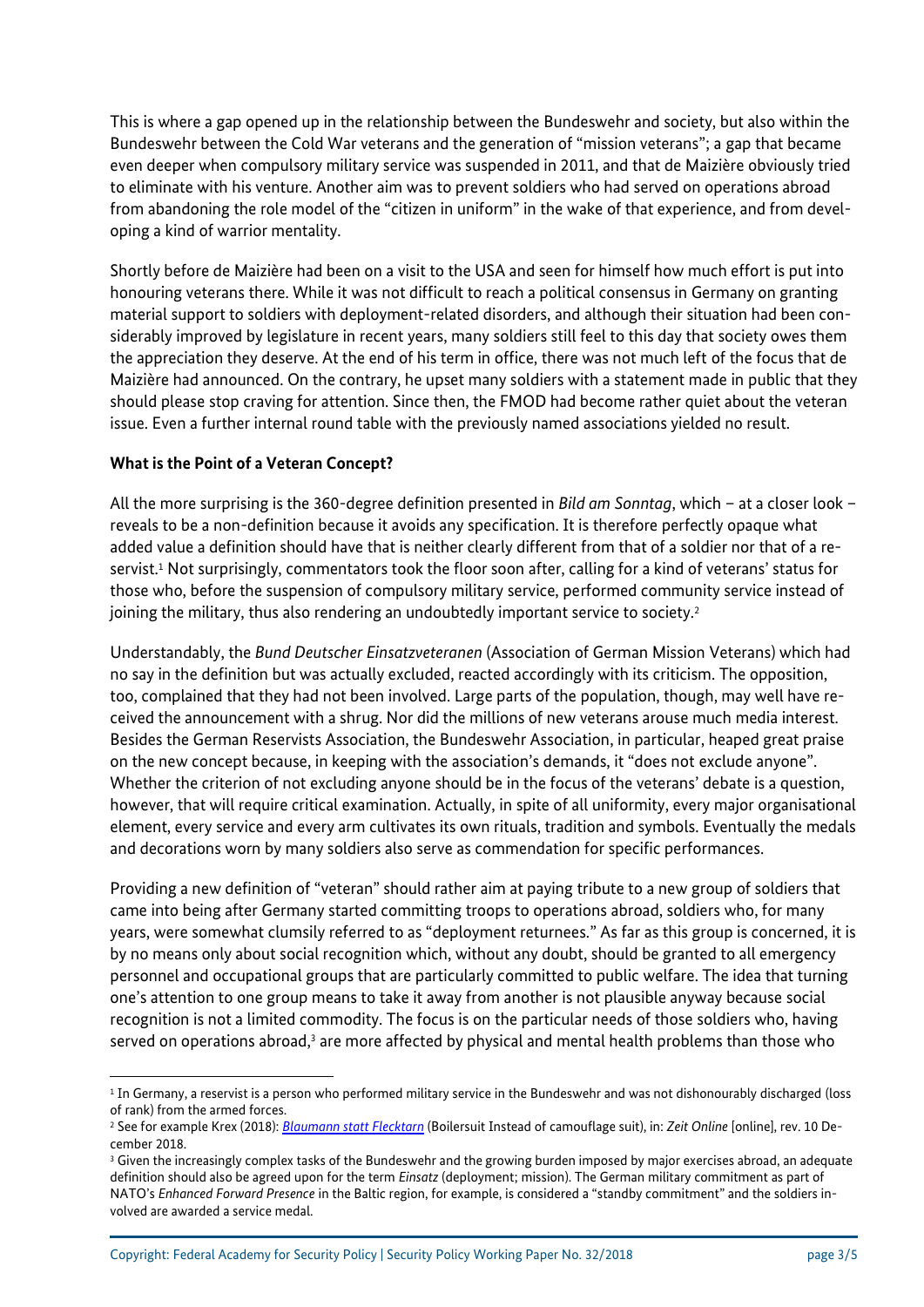have served on peacetime routine duty at their home base. To this day, however, it is completely unclear how many and, in particular, which soldiers have served on operations abroad. It would be an important step indeed to establish empirical records on how soldiers with operational experience feel after the end of their service engagement. Many programs to improve the situation of soldiers with deployment-related disorders have in common that they aim at reintegrating and taking care of them in the armed forces. This approach, however, ignores the fact that many of those soldiers consciously dissociate themselves from their former employer after their discharge from the forces. This is all the more true for the families who, more often than not, think that it is actually the Bundeswehr that is responsible for a lot of suffering. In fact, reports from civilian telephone helplines are piling up of former Bundeswehr soldiers or their families seeking help. The problem is that these organisations find it difficult to deal with the particular needs of soldiers.

### **Can the Netherlands Serve as an Example?**

A better approach is pursued in the Netherlands, which also had a hard time adopting an appropriate stance on veterans. They had definition problems, too, when at first only former soldiers who had served on operations abroad were to qualify as veterans. It was only later that the Dutch realised that being deployed on operations abroad creates special needs, for active soldiers as much as for former service members. As a result, the Dutch parliament unanimously (!) agreed on a Veterans' Act in 2012. Since then, all soldiers who have served on operations abroad are considered veterans; their interests are safeguarded by a special Veterans' Institute as focal point of all governmental and social veterans' initiatives.<sup>4</sup>

The institute also carries out scientific studies and operational documentation. In addition, veterans are contacted on a regular basis by governmental authorities to gather information about their condition. The Dutch veterans' policy is rounded off by activities to increase social recognition such as a Veterans' Day under the patronage of the Dutch Royal Family, a "Veterans' Card" offering access to specific benefits as well as projects such as the "Veteran in the Classroom", which helps to familiarise pupils with the experiences of soldiers in a much more relaxed way than in Germany. Of course, there is also a Veterans' Memorial. These efforts have contributed to significantly improving the veterans' image in the Dutch society in recent years. Thus, according to an opinion poll conducted by the Veterans' Institute in 2013, well over 90 percent of the Dutch associated veterans with terms such as *helpful*, *faithful* or *courageous*. 5

# **The Term Veteran Should Have a Positive Connotation**

 $\overline{a}$ 

This policy on veterans could serve as a role model for Germany. With national armed forces being involved in increasingly close multinational cooperation, a common definition agreed by the Allies would be desirable. So far, such aspects have unfortunately been excluded from the debate on a European Army. The new German definition, however, is unique in international comparison.<sup>6</sup> It would therefore be advisable to follow the Dutch example and link the term "veteran" to servicemen and -women with operational experience. This is also implied in the order of the day given by the Ministry of Defence on the veteran concept, stressing efforts in support of soldiers with deployment-related disorders, and addressing the *Invictus Games*, i.e. a clearly mission-related event, as an example for possible veterans' projects.

<sup>4</sup> For summary information refer to the Veteran Institute's website a[t https://www.veteraneninstituut.nl/english/](https://www.veteraneninstituut.nl/english/) .

<sup>&</sup>lt;sup>5</sup> See Veteraneninstituut (2018)[: Public Opinion on Veterans. Fact Sheet](https://www.veteraneninstituut.nl/wp-content/uploads/2017/08/FS9-Public-Opinion-on-Veterans.pdf) [online], rev. 10 December 2018.

<sup>6</sup>Even the mission-independent and thus relatively wide US veteran definition, for example, only refers to former and honourably discharged soldiers.